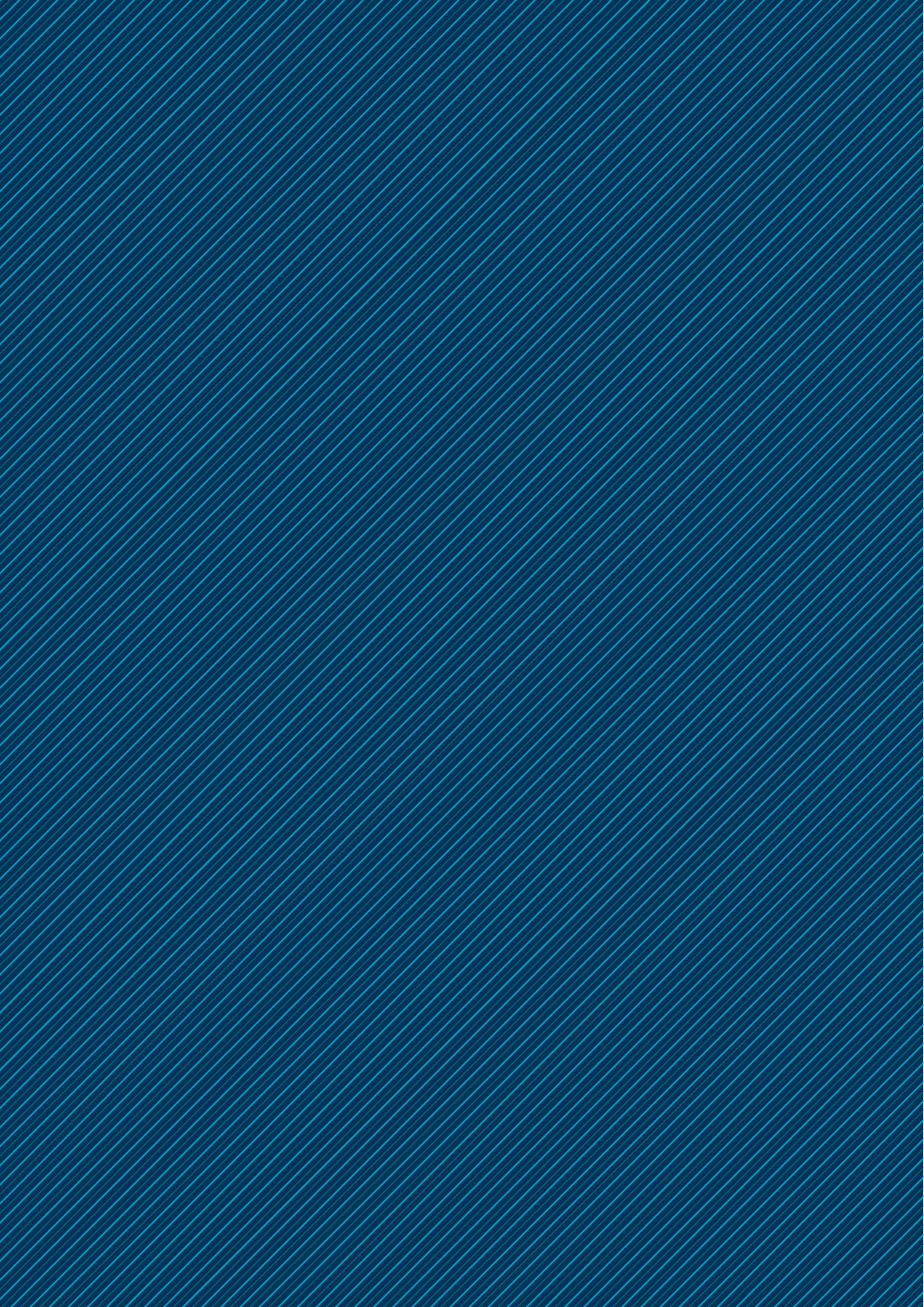Herbert Smith Freehills is an international law firm. Our office in Bangkok has a busy dispute resolution practice and our lawyers regularly act as counsel on international and local arbitration matters. Since the most recent global downturn in the world cotton markets, there have been various attempts to enforce International Cotton Association ("ICA") arbitration awards in Thailand.

In this guide, we set out the basic legal framework for the enforcement of international arbitration awards in Thailand, and discuss some of the strategic issues faced by parties seeking enforcement.

## **1. THAI LAW ON RECOGNITION AND ENFORCEMENT OF FOREIGN ARBITRATION AWARDS**

Sections 41 - 45 of the Thai Arbitration Act B.E. 2545 (2002) (the "TAA") cover enforcement of arbitration awards, and no distinction is drawn between domestic and international awards.

Section 41 provides that an arbitration award made in a foreign country will only be enforced in Thailand if it is subject to an international convention, treaty, or agreement to which Thailand is a party, and then only to the extent Thailand is bound. Both Thailand and the United Kingdom are signatories to the Convention on the Recognition and Enforcement of Arbitral Awards (1958) (the "New York Convention"). So, for ICA arbitration awards rendered in Liverpool, recognition and enforcement under the New York Convention is available in Thailand.

## **2. ENFORCEMENT PROCEDURE AND TIMELINE**

A party seeking to enforce an award in Thailand must do so within three years from the date on which the award became enforceable (TAA section 42). The party needs to file a claim with the "competent court" having jurisdiction. For most cases, this court will be the Intellectual Property and International Trade Court (the "IP&IT Court"), which was established to handle cases with an international element. The judges of the IP&IT Court generally have more experience of dealing with international commercial matters.

A typical recognition and enforcement claim will proceed as follows:

- Petitioner files the Application to enforce the award attaching an original or certified copy of the award and an original or certified copy of the arbitration agreement (TAA section 42(2)); Thai translations of foreign language documents will be required in is required form (TAA section 43(3)).
- Respondent files a Defence the Respondent may put forward grounds for opposition.
- Preliminary hearing the Court will set the issues to be determined, allocate the burden of proof for each issue, and schedule an evidentiary hearing; the Court may also explore the possibility for mediation between the parties and will often act as mediator if the parties are willing to participate in mediation.
- Evidentiary hearing this may take place over several days, sometimes not consecutive; each party will be able to put forward witnesses and documentary evidence to support their positions, and the other party will be given the opportunity to cross-examine the witnesses and rebut the evidence; hearings are generally open to the public but the Court may restrict public access or publication of certain facts in order to safeguard the public interest (Civil Procedure Code section 36).

This procedure can take between 6-18 months, depending on how aggressively the Respondent objects to enforcement. In a recent case before the IP&IT Court, we have successfully obtained a decision enforcing an ICA arbitration award in 6 months.

## **3. GROUNDS FOR REFUSING RECOGNITION AND ENFORCEMENT**

The Court may refuse enforcement if the Respondent proves one of grounds below, which are largely as specified in Article V of the New York Convention (TAA section 43):

- the legal incapacity of a party;
- the invalidity of the arbitration agreement;
- the lack of proper notice of the arbitration or the appointment of the tribunal, or another event that meant that the Respondent was unable to present its case;
- the fact that the award made a determination of an issue falling outside the scope of the arbitration agreement (provided that, if the offending part of the award can be separated from the rest, then the non-offending parts may be upheld);
- the composition of the tribunal or some other aspect of the arbitral proceedings was not in accordance with the arbitration agreement of the parties or the law of the country where the award was made; or
- the award has not yet become binding or has been set aside or suspended by a court in the country where it was made.
- In addition, the Court may, on its own accord, refuse the enforcement application if it finds that (TAA section 44):
- the dispute was not capable of settlement by arbitration as a matter of Thai law; or
- recognition or enforcement would be contrary to the public policy of Thailand or the "good morals of the people".

## **4. ENFORCEMENT IN PRACTICE – TACTICS EMPLOYED BY RESPONDENTS**

In our experience, Respondents seeking to prevent enforcement, or delay it as much as possible, employ a variety of different tactics to do so. Some common tactics that we have seen include the following.

## **Challenging the Petitioner's standing to file the application – public policy argument**

In order to file a Complaint in the Thai courts, a number of formalities must be followed. For example, the Court will expect to see:

- a power of attorney ("POA") signed by an authorised representative of the Petitioner company appointing the Thai lawyers filing the application;
- **o** signed and notarised copies of the passport of the authorised representative; and
- notarised official corporate documents showing that the Petitioner company exists and is properly registered under the relevant law and that the person signing the POA has power to bind the company.

If any of the formalities are not properly followed, the Petitioner exposes itself to challenge by the Respondent on the grounds that the power to sue is a matter of public policy and a Petition filed by lawyers without proper authority should be dismissed. For example, the Defendant may challenge the validity of the POA on the basis that the Petitioner company representative was not authorised to sign and bind the company as a matter of the relevant law (i.e. the company law of the Petitioner's home jurisdiction). If so, the Petitioner may need to file evidence proving the contrary in order to ensure that the application is not dismissed.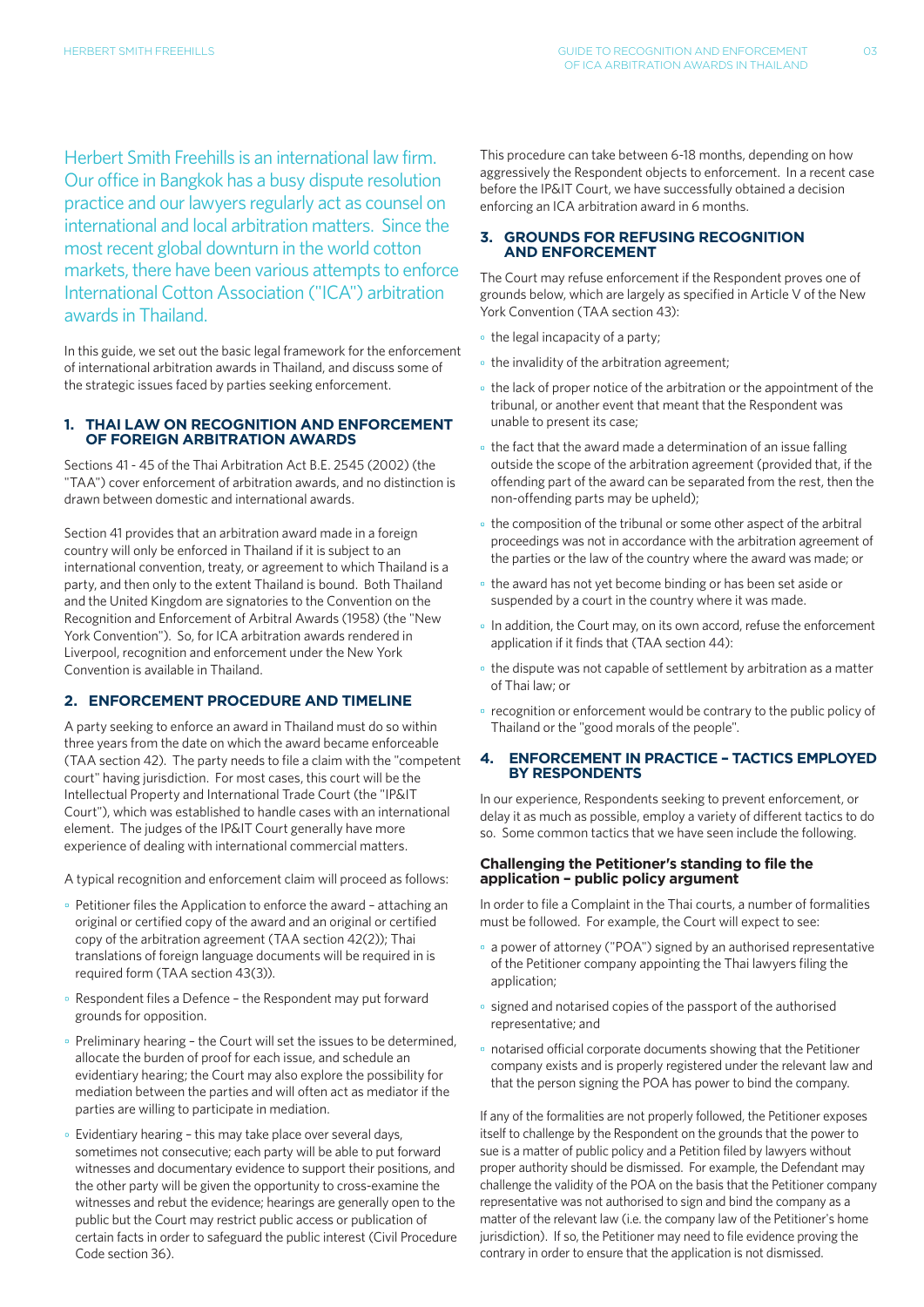## **Challenging the validity of the arbitration agreement**

It is not uncommon for a Respondent to challenge the validity of the arbitration agreement. For example, the Respondent may allege that the contract containing the arbitration clause was not properly executed for some reason. In these cases, the Petitioner and its counsel need to respond robustly, and often ensure that the Thai judge fully appreciates international norms when it comes to contract execution and the incorporation of arbitration agreements into cross-border agreements.

## **Due process arguments**

Respondents often put forward allegations that the arbitration procedure did not follow due process. For example, that the Respondent was not properly notified of the tribunal's appointment and denied the right to present its case. We have even seen this argument raised where the Respondent actively participated in the arbitration proceedings.

## **Appeals**

An appeal against a judgment granting or denying recognition or enforcement of a foreign arbitration award is generally restricted to the following grounds (TAA section 45):

- the judgment does not accord with the arbitral award;
- a judge who sat in the case gave a dissenting opinion;
- the judgment concerns provisional measures for protection; or
- the judgment, or the recognition or enforcement of the award, is contrary to public policy or the "good morals of the people".

Appeals must be filed directly to the Supreme Court or the Supreme Administrative Court. This means that the Court of Appeal is bypassed, but the option of appealing does mean that a Respondent can delay enforcement by doing so. Given the number of cases dealt with by the Supreme Court, in practice the timeline for appeal can take anywhere between two to five years (even where the basis for the appeal appears to the Petitioner to be spurious).

## **5. ENFORCEMENT IN PRACTICE – STRATEGIES FOR THE PETITIONER**

Given the number of tactics commonly used by Respondent's to hinder enforcement (it is important to note that the above discussion contains only a few examples), Petitioners need to adopt appropriate strategies in response. In general:

- <sup>o</sup> the Petitioner should seek the assistance of experienced Thai counsel at an early stage;
- the Petitioner, in conjunction with its Thai counsel, should ensure that all of the necessary formalities for filing the enforcement proceedings are met, thus reducing the scope for public policy challenges;
- <sup>o</sup> the Petitioner needs to adopt a dogged approach to the enforcement, bracing itself for time wasting on the part of the Respondent; similarly, the Petitioner's Thai counsel should respond comprehensively and robustly to any objections raised by the Respondent to enforcement, leaving the judge in no doubt about the invalid or spurious nature of the objections; and
- the Petitioner and its Thai counsel should keep the potential for an early settlement with the Respondent under review, and where appropriate explore the possibility of achieving a settlement via negotiation and mediation overseen by the Thai court.

## **6. CONCLUSIONS**

Thailand is a party to the New York Convention and it has a number of judges who are experienced at handling international commercial matters including the enforcement of foreign arbitral awards. However, the intricacies of the Thai court system mean that recognition and enforcement proceedings can be complex.

Herbert Smith Freehills' Bangkok office has a track record of success for our clients in obtaining enforcement judgments in respect of awards issued by ICA tribunals in Thailand. But parties seeking recognition and enforcement here should be under no illusions: in some cases, it can be a complicated and time consuming process.

## **CONTACT US**



**Chinnawat Thongpakdee** Managing Partner Bangkok T +66 2 657 3888 chinnawat.thongpakdee@hsf.com



**Vanina Sucharitkul** Senior Associate Bangkok T +66 2 657 3888 vanina.sucharitkul@hsf.com



**Gavin Margetson** Partner, Head of Dispute Resolution Bangkok/Singapore T +66 2 657 3817 (Bangkok) T +65 6868 8003 (Singapore) gavin.margetson@hsf.com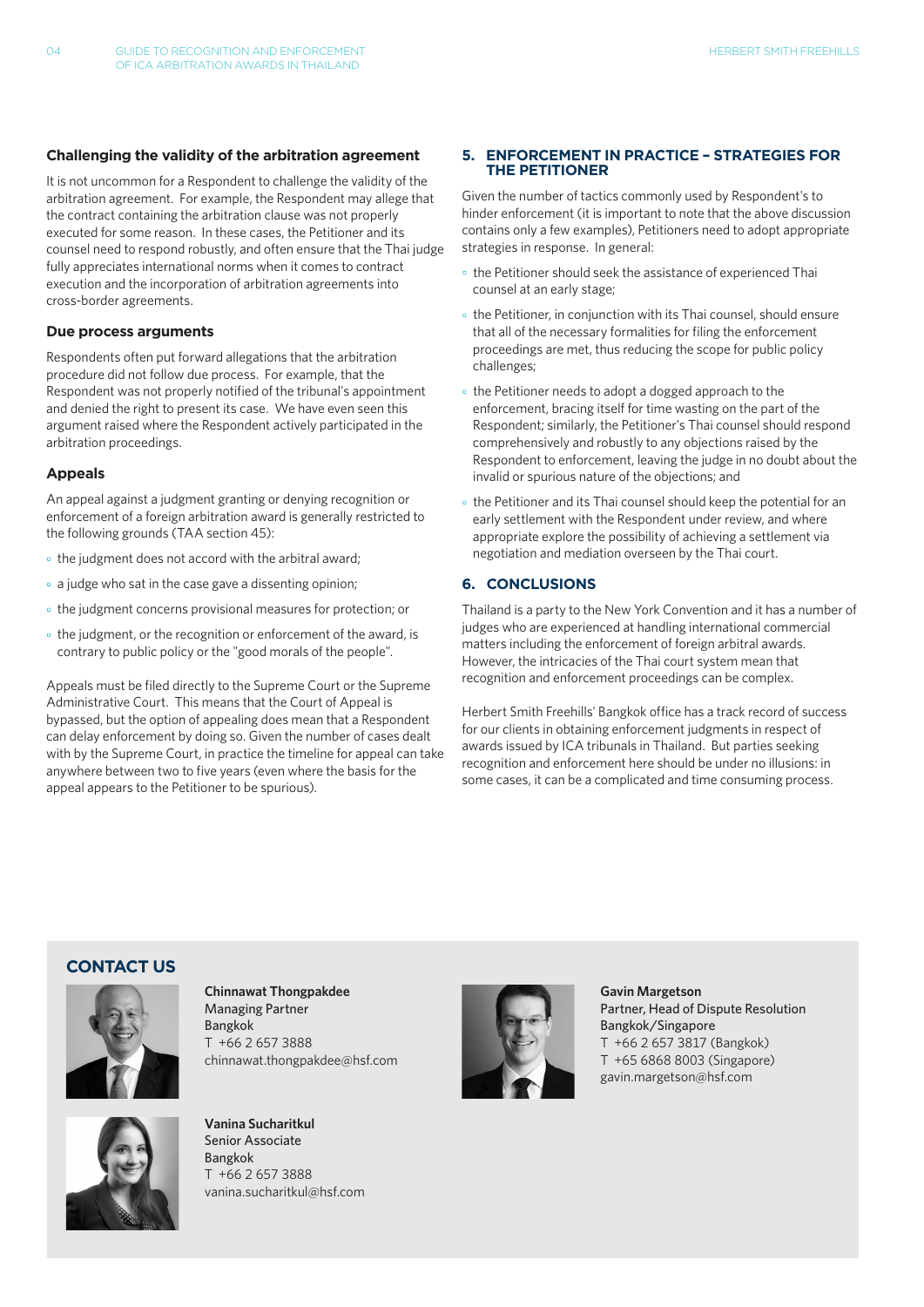